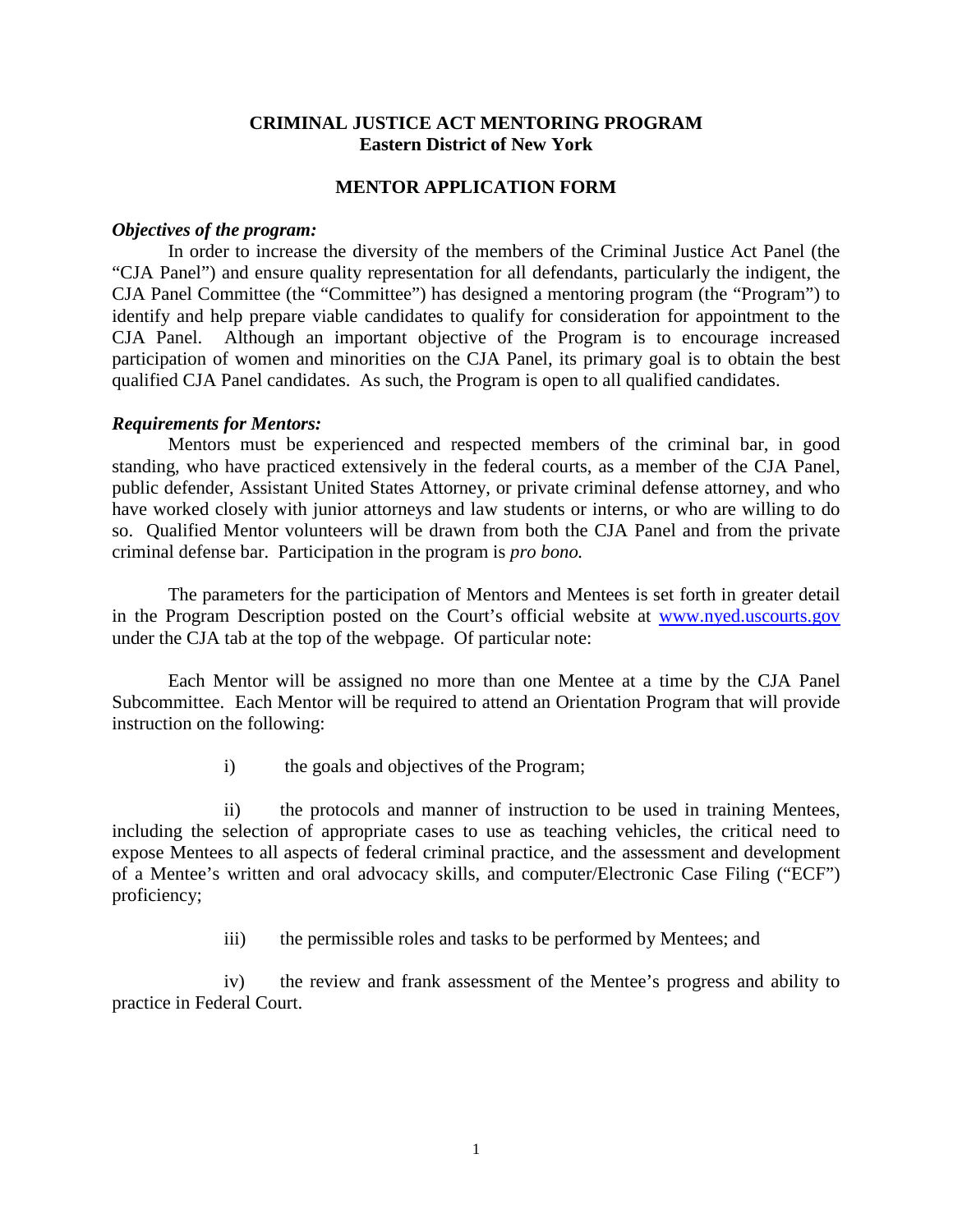In addition:

(a) It is expected that Mentors will give their Mentees feedback as to their performance on an ongoing basis throughout the program. Each Mentor must fill out an evaluation form as to his/her Mentee at the conclusion of the training period. All evaluation forms will be confidential. The training period shall terminate when the matters the Mentor and Mentee have worked on together have concluded or at a time that may be mutually agreed upon by the Mentor and the Subcommittee.

(b) No Mentor shall bill the CJA Panel for time spent training Mentees or for work performed by the Mentee. The Subcommittee is exploring the possibility of providing Continuing Legal Education ("CLE") credit for participation in the program.

(c) Mentors must fill out this application and attach a brief resume. The application may be submitted electronically or in hard copy sent to the attention of:

> **Ms. Brenna B. Mahoney Clerk of the Court Eastern District of New York 225 Cadman Plaza East Brooklyn, NY 11201**

*Please type or print your responses legibly. You may attach additional pages, if necessary.*

| 1. |                                                                                                                                        |
|----|----------------------------------------------------------------------------------------------------------------------------------------|
|    |                                                                                                                                        |
|    |                                                                                                                                        |
|    |                                                                                                                                        |
|    |                                                                                                                                        |
|    |                                                                                                                                        |
| 2. | Are you assigned to a CJA Panel? () Yes () No<br>If "yes", to which panel are you assigned and for how long have you been so assigned? |
| 3. | How many cases were you assigned as CJA counsel in the past year?                                                                      |
|    | (a) Of these, how many resulted in guilty pleas? ________________________________                                                      |
|    |                                                                                                                                        |
|    | (c) Of these, how many required hearings to be held?                                                                                   |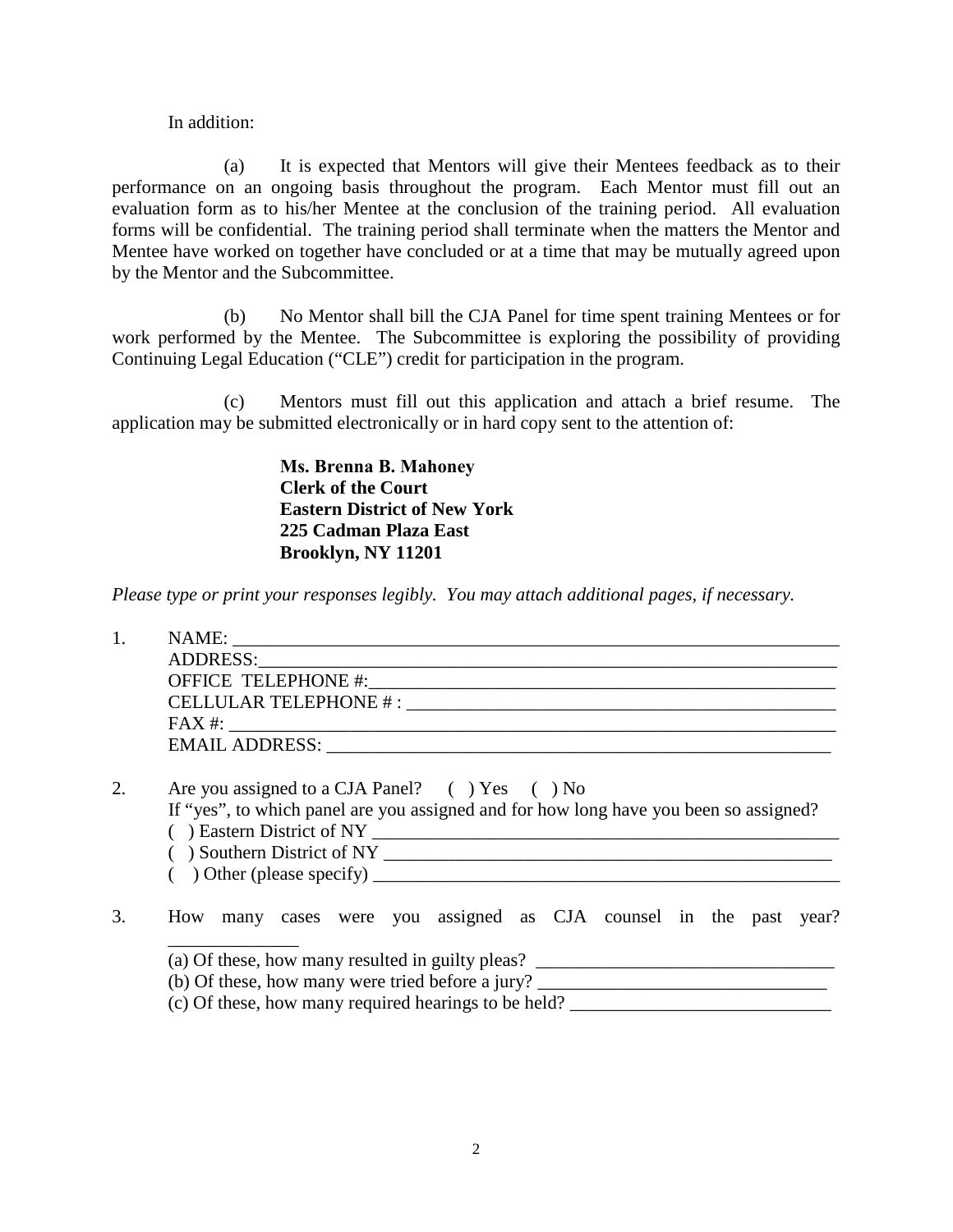4. How many cases have you tried in the past year in federal court (Please specify whether you were retained or assigned counsel? Please specify if the trial was jury or non-jury, whether it went to verdict, and whether you served as lead counsel or second chair. Also, please include the court, the name of the case and its docket number.)

\_\_\_\_\_\_\_\_\_\_\_\_\_\_\_\_\_\_\_\_\_\_\_\_\_\_\_\_\_\_\_\_\_\_\_\_\_\_\_\_\_\_\_\_\_\_\_\_\_\_\_\_\_\_\_\_\_\_\_\_\_\_\_\_\_\_\_\_\_\_\_\_\_\_\_\_\_\_ \_\_\_\_\_\_\_\_\_\_\_\_\_\_\_\_\_\_\_\_\_\_\_\_\_\_\_\_\_\_\_\_\_\_\_\_\_\_\_\_\_\_\_\_\_\_\_\_\_\_\_\_\_\_\_\_\_\_\_\_\_\_\_\_\_\_\_\_\_\_\_\_\_\_\_\_\_\_  $\mathcal{L}_\mathcal{L} = \{ \mathcal{L}_1, \mathcal{L}_2, \ldots, \mathcal{L}_N, \mathcal{L}_N, \mathcal{L}_N, \mathcal{L}_N, \mathcal{L}_N, \mathcal{L}_N, \mathcal{L}_N, \mathcal{L}_N, \mathcal{L}_N, \mathcal{L}_N, \mathcal{L}_N, \mathcal{L}_N, \mathcal{L}_N, \mathcal{L}_N, \mathcal{L}_N, \mathcal{L}_N, \mathcal{L}_N, \mathcal{L}_N, \mathcal{L}_N, \mathcal{L}_N, \mathcal{L}_N, \mathcal{L}_N, \mathcal{L}_N, \$ \_\_\_\_\_\_\_\_\_\_\_\_\_\_\_\_\_\_\_\_\_\_\_\_\_\_\_\_\_\_\_\_\_\_\_\_\_\_\_\_\_\_\_\_\_\_\_\_\_\_\_\_\_\_\_\_\_\_\_\_\_\_\_\_\_\_\_\_\_\_\_\_\_\_\_\_\_\_

 $\mathcal{L}_\mathcal{L} = \{ \mathcal{L}_\mathcal{L} = \{ \mathcal{L}_\mathcal{L} = \{ \mathcal{L}_\mathcal{L} = \{ \mathcal{L}_\mathcal{L} = \{ \mathcal{L}_\mathcal{L} = \{ \mathcal{L}_\mathcal{L} = \{ \mathcal{L}_\mathcal{L} = \{ \mathcal{L}_\mathcal{L} = \{ \mathcal{L}_\mathcal{L} = \{ \mathcal{L}_\mathcal{L} = \{ \mathcal{L}_\mathcal{L} = \{ \mathcal{L}_\mathcal{L} = \{ \mathcal{L}_\mathcal{L} = \{ \mathcal{L}_\mathcal{$ 

5. How many hearings did you conduct in federal court as either private or assigned counsel in the past five years? Please specify the kind of hearing it was and whether briefing either before and/or after the hearing was done. Please include the name of the case, its docket number and court.

\_\_\_\_\_\_\_\_\_\_\_\_\_\_\_\_\_\_\_\_\_\_\_\_\_\_\_\_\_\_\_\_\_\_\_\_\_\_\_\_\_\_\_\_\_\_\_\_\_\_\_\_\_\_\_\_\_\_\_\_\_\_\_\_\_\_\_\_\_\_\_\_\_\_\_\_\_\_ \_\_\_\_\_\_\_\_\_\_\_\_\_\_\_\_\_\_\_\_\_\_\_\_\_\_\_\_\_\_\_\_\_\_\_\_\_\_\_\_\_\_\_\_\_\_\_\_\_\_\_\_\_\_\_\_\_\_\_\_\_\_\_\_\_\_\_\_\_\_\_\_\_\_\_\_\_\_

\_\_\_\_\_\_\_\_\_\_\_\_\_\_\_\_\_\_\_\_\_\_\_\_\_\_\_\_\_\_\_\_\_\_\_\_\_\_\_\_\_\_\_\_\_\_\_\_\_\_\_\_\_\_\_\_\_\_\_\_\_\_\_\_\_\_\_\_\_\_\_\_\_\_\_\_\_\_

\_\_\_\_\_\_\_\_\_\_\_\_\_\_\_\_\_\_\_\_\_\_\_\_\_\_\_\_\_\_\_\_\_\_\_\_\_\_\_\_\_\_\_\_\_\_\_\_\_\_\_\_\_\_\_\_\_\_\_\_\_\_\_\_\_\_\_\_\_\_\_\_\_\_\_\_\_\_

\_\_\_\_\_\_\_\_\_\_\_\_\_\_\_\_\_\_\_\_\_\_\_\_\_\_\_\_\_\_\_\_\_\_\_\_\_\_\_\_\_\_\_\_\_\_\_\_\_\_\_\_\_\_\_\_\_\_\_\_\_\_\_\_\_\_\_\_\_\_\_\_\_\_\_\_\_\_ \_\_\_\_\_\_\_\_\_\_\_\_\_\_\_\_\_\_\_\_\_\_\_\_\_\_\_\_\_\_\_\_\_\_\_\_\_\_\_\_\_\_\_\_\_\_\_\_\_\_\_\_\_\_\_\_\_\_\_\_\_\_\_\_\_\_\_\_\_\_\_\_\_\_\_\_\_\_

- 6. Are you willing to serve as a mentor to a practitioner seeking to gain more experience in federal practice? ( ) Yes ( ) No
- 7. Are you willing to provide such training *pro bono*? ( ) Yes ( ) No
- 8. Have you ever practiced in federal court in any of the following capacities? (Please check all that apply and specify where and for how long and what positions you held, if any.)

\_\_\_\_\_\_\_\_\_\_\_\_\_\_\_\_\_\_\_\_\_\_\_\_\_\_\_\_\_\_\_\_\_\_\_\_\_\_\_\_\_\_\_\_\_\_\_\_\_\_\_\_\_\_\_\_\_\_\_\_\_\_\_\_\_\_\_\_\_\_\_\_\_\_\_\_\_\_

- $( )$  U.S. Attorney's Office  $\overline{\phantom{a}}$
- ( ) Federal Defender's Office \_\_\_\_\_\_\_\_\_\_\_\_\_\_\_\_\_\_\_\_\_\_\_\_\_\_\_\_\_\_\_\_\_\_\_\_\_\_\_\_\_\_\_\_\_\_\_
- \_\_\_\_\_\_\_\_\_\_\_\_\_\_\_\_\_\_\_\_\_\_\_\_\_\_\_\_\_\_\_\_\_\_\_\_\_\_\_\_\_\_\_\_\_\_\_\_\_\_\_\_\_\_\_\_\_\_\_\_\_\_\_\_\_\_\_\_\_\_\_\_\_\_\_\_\_\_ ( ) Law clerk to a Federal Court of Appeals, District Court or Magistrate Judge \_\_\_\_\_\_\_\_\_\_\_\_\_\_\_\_\_\_\_\_\_\_\_\_\_\_\_\_\_\_\_\_\_\_\_\_\_\_\_\_\_\_\_\_\_\_\_\_\_\_\_\_\_\_\_\_\_\_\_\_\_\_\_\_\_\_\_\_\_\_\_\_\_\_\_\_\_\_

\_\_\_\_\_\_\_\_\_\_\_\_\_\_\_\_\_\_\_\_\_\_\_\_\_\_\_\_\_\_\_\_\_\_\_\_\_\_\_\_\_\_\_\_\_\_\_\_\_\_\_\_\_\_\_\_\_\_\_\_\_\_\_\_\_\_\_\_\_\_\_\_\_\_\_\_\_\_

\_\_\_\_\_\_\_\_\_\_\_\_\_\_\_\_\_\_\_\_\_\_\_\_\_\_\_\_\_\_\_\_\_\_\_\_\_\_\_\_\_\_\_\_\_\_\_\_\_\_\_\_\_\_\_\_\_\_\_\_\_\_\_\_\_\_\_\_\_\_\_\_\_\_\_\_\_\_ \_\_\_\_\_\_\_\_\_\_\_\_\_\_\_\_\_\_\_\_\_\_\_\_\_\_\_\_\_\_\_\_\_\_\_\_\_\_\_\_\_\_\_\_\_\_\_\_\_\_\_\_\_\_\_\_\_\_\_\_\_\_\_\_\_\_\_\_\_\_\_\_\_\_\_\_\_\_

 $($ ) Privately retained counsel